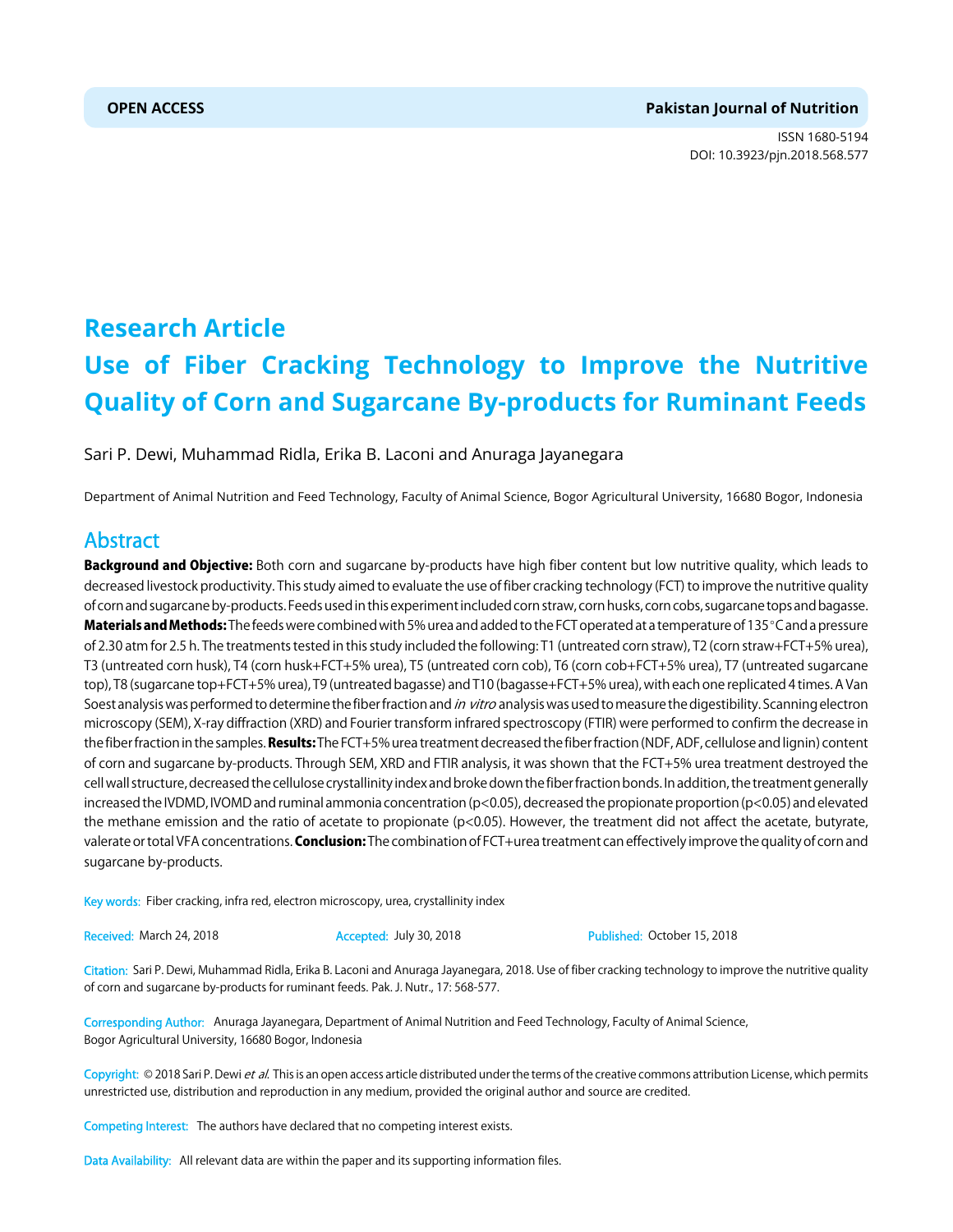### INTRODUCTION

The availability of fodder for livestock feeding is reduced during dry seasons. Agricultural by-products are often used to overcome feed limitations during dry seasons, including corn and sugarcane by-products such as corn straw<sup>1</sup>, corn husks<sup>2</sup>, corn cobs<sup>3</sup>, sugarcane tops<sup>4</sup> and bagasse<sup>5</sup>. The main obstacle that occurs with the use of agricultural by-products as ruminant feed is their low nutritive quality. These by-products are typically characterized by high fiber content (lignocellulosic components), which is difficult to digest and contributes to the low production performance of livestock<sup>6</sup>. Therefore, it is necessary to perform certain processing techniques on agricultural by-products in order to improve their quality and potentially increase the productivity of livestock.

The processing techniques for agricultural by-products consist of physical, chemical and biological processing. The ammonia treatment is able to destroy lignocellulosic bonds<sup>7</sup> and urea is commonly used for ammonia treatment, since the utilization of urea is safe, easy to obtain and easy to use. The use of urea in the diet improves dietary crude protein content as well and may be converted to microbial protein in the rumen that in turn enhances nitrogen utilization of ruminants<sup>8</sup>. Combinations of different processing techniques are more effective to break down lignocellulosic components, such as the combination of high temperature, high pressure, steam and the addition of urea. Combinations of these processing techniques have been studied previously for enhancing the nutritive values of rice straw<sup>9</sup> and oil palm tree empty fruit bunches<sup>10</sup>.

This study aimed to evaluate the use of fiber cracking technology (FCT) to improve the nutritive quality of corn and sugarcane by-products, (corn straw, corn husks, corn cobs, sugarcane tops and bagasse). Scanning electron microscopy (SEM), X-ray diffraction (XRD) and Fourier transform infrared spectroscopy (FTIR) analyses were employed to confirm the effects of FCT on the corn and sugarcane by-products. An in vitro rumen fermentation study was also conducted to determine their digestibility.

#### MATERIALS AND METHODS

**Experimental setup:** The corn and sugarcane by-products were analyzed by Van Soest to determine fiber fraction content. SEM, XRD and FTIR methods were used to prove the lignocellulosic bond termination. in vitro analysis was conducted to determine the biological digestibility of the

by-products. These analyses were conducted from November, 2016 to February, 2018. The fiber cracking technology (FCT) analysis was performed at the Laboratory of Science and Feed Technology, Faculty of Animal Science, Bogor Agricultural University, Indonesia. The Van Soest analysis was conducted at the Laboratory of Proximate, Livestock Research Center, Ciawi, Bogor, Indonesia. The scanning electron microscopy (SEM) and X-ray diffraction (XRD) analyses were performed at the Nanotechnology Laboratory, Center for Agricultural Post-Harvest Research and Development, Cimanggu, Bogor, Indonesia. The Fourier transform infrared spectroscopy (FTIR) was conducted at Center for Tropical Biopharmaca Studies, Bogor Agricultural University, Indonesia. The *in vitro* analysis was conducted at the Laboratory of Dairy Nutrition, Faculty of Animal Science, Bogor Agricultural University, Indonesia. Partial VFA analysis was performed at the Laboratory of Center for Food and Nutrition Studies, Gadjah Mada University, Indonesia.

Sample collection and preparation: Samples were collected from two different places: corn straw, corn husks and corn cobs were obtained from a corn field in Jati Asih, Bekasi, Indonesia, while sugarcane tops and bagasse were obtained from a sugarcane field in Bogor, Indonesia. The samples were chopped and then oven-dried at  $60^{\circ}$ C for 48 h. All samples were subsequently ground by a hammer mill to pass through a 5 mm screen for fiber cracking technology (FCT) incubation and a 1 mm screen for chemical composition determination, in vitro incubation and SEM, XRD and FTIR analyses. The samples were divided into the following treatments:

T1: Untreated corn straw (control), T2: Corn straw+FCT+ 5% urea, T3: Untreated corn husks (control), T4: Corn husks+FCT+5% urea, T5: Untreated corn cobs (control), T6: Corn cobs+FCT+5% urea, T7: Untreated sugarcane tops (control), T8: Sugarcane tops+FCT+5% urea, T9: Untreated bagasse (control) and T10: Bagasse+FCT+ 5% urea. The fiber cracking technology (FCT) used in this experiment is an incubator that has a 50 L capacity, can reach a temperature of 200°C and can be pressurized up to 5 atm. The system was set to run at 2.30 atm and 135 $^{\circ}$ C for 2.50 h. Urea  $(CO(NH_2))$  was solubilized in the water before being added to the samples, according to Jayanegara<sup>10</sup>. The samples were sprayed by the urea solution, mixed thoroughly and then put into the FCT. This experiment was conducted in four replicates

Chemical component analysis: All samples were analyzed for neutral detergent fiber (NDF), acid detergent fiber (ADF) and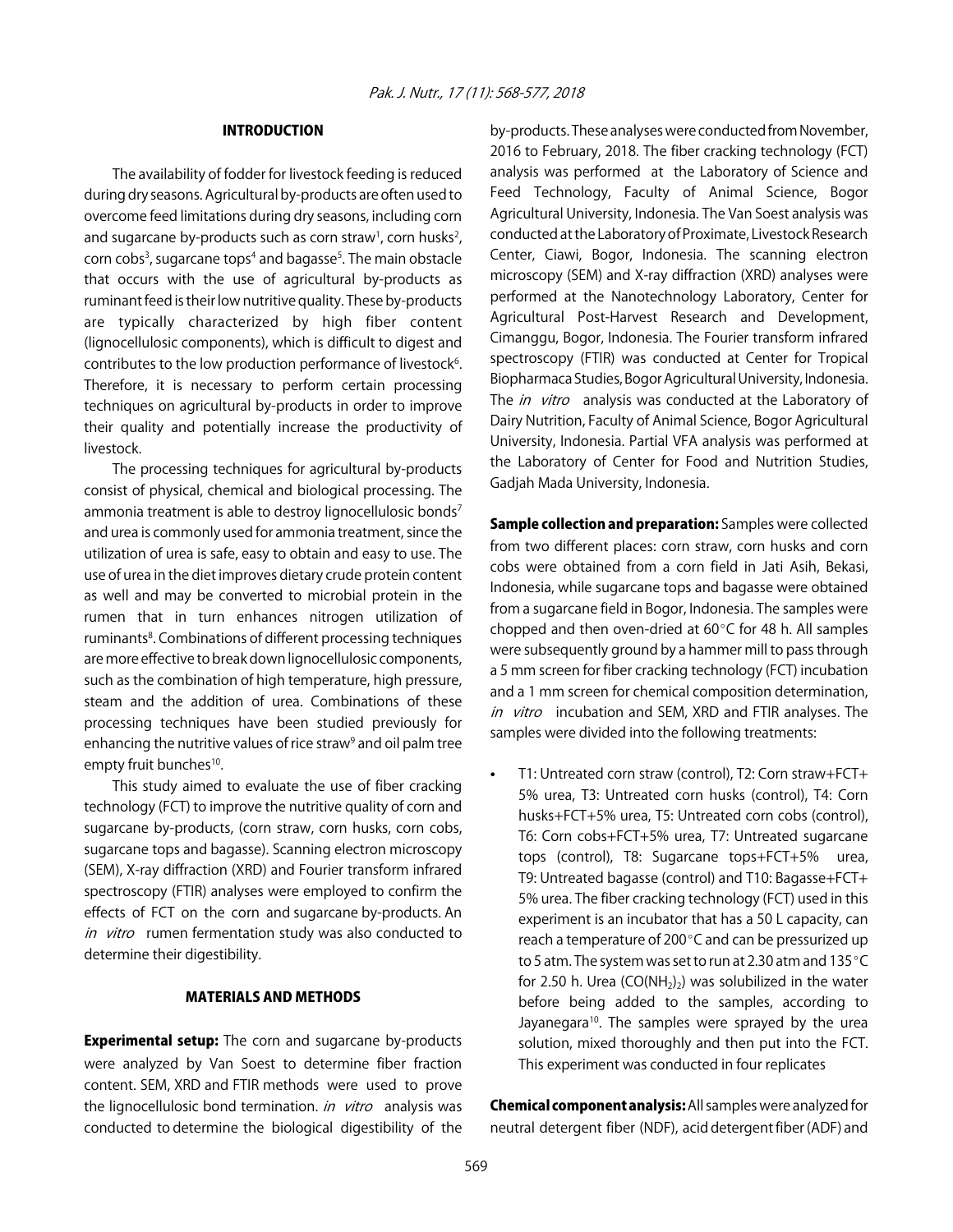lignin content according to Van Soest et al.<sup>11</sup>. The value of NDF was the result of a 1 g sample boiled in 100 mL neutral detergent solution (consisting of EDTA, sodium tetraborate, SDS, mono glycol ether, sodium dihydrogen phosphate and distilled water) for 1 h; the residue was rinsed with Aqua Dest and acetone and oven-dried at  $105^{\circ}$ C. The determination of ADF is similar to that of NDF, except that the solution used for ADF is an acid detergent solution (consisting of CTAB, sulfuric acid and distilled water). The NDF and ADF content values were expressed minus the residual ash. The lignin was measured by adding 72% sulfuric acid to the ADF residue and stored for 3 h before being rinsed with hot water and acetone. The residue was then oven-dried at 105 $\degree$ C for 4 h and burned in a 600 $\degree$ C furnace. The cellulose value was determined by the difference between the NDF and the ADF. The NDF, ADF, cellulose and lignin analyses were performed in duplicate.

Scanning electron microscopy (SEM) analysis: The samples were prepared as dry powder in specimen holders (stubs) that were coated with carbon tabs. The sample was affixed to the surface of the specimen holder in as a thin layer as possible. The coating process was performed by a Quorum type Q150R ES sputter coater device and employed gold material (gold coating) with a sputter current of 20 mA and a sputter time of 60 sec. Furthermore, the sample that had been coated in the specimen holder was mounted in-stage for SEM analysis. The sample stages were inserted into the chamber and the image was taken by the ZEISS SEM with the EVOMA 10. The SEM image was taken by a secondary electron detector, WD (working distance) 8.0 mm, EHT 16.00 kV with 500, 1000 and 2000 magnification.

X-ray diffraction (XRD) analysis: The samples were placed in holders and then flattened and inserted into the Bruker D8 ADVANCE ECO diffractometer, which was operated in reflection mode (40 kV, 35 mA), using  $Cu-K\alpha$  radiation  $($ ] 1 = 1.54 Å and  $]$  2 = 1.54 Å) and a step-scan mode that started at (°20) of 5.00°, with a step size (°20) of 0.02° (76.8 sec per step) and ended at ( $°2\theta$ ) of 80.1 $^{\circ}$ .

Fourier transform infrared spectroscopy (FTIR) analysis:

Approximately 200 mg KBr was put into mortar with a 2 mg sample and quickly mixed until homogeneous raw pellets were produced. The pellet was made by a pelletizer and stored in a dry place. The samples were inserted into the Bruker TENSOR 37 Fourier transform infrared spectrometer.

In vitro rumen incubation: Rumen fluid and McDougall buffer were mixed according to Tilley and Terry<sup>12</sup> to incubate

the samples. Rumen inoculum (from fluid and solid particle) was obtained from three fistulated Ongole crossbred cattle at the Biotechnology Research Center, Indonesian Academy of Sciences (Lembaga Ilmu Pengetahuan Indonesia, LIPI), Cibinong, Bogor, Indonesia. In the first step, a 0.75 g sample was inserted into a 125 ml serum bottle to which 75 ml buffered rumen fluid (ratio rumen fluid:buffer was 1:4 v/v) was added. The allocation of treatments into the serum bottles as experimental units followed a randomized complete block design. Incubation was performed in three replicates and each treatment was represented by two serum bottles. The serum bottles were immediately sealed with butyl rubber stoppers and aluminum crimp seals to start the incubation at  $39^{\circ}$ C. The supernatant was collected for determination of the ammonia  $(NH<sub>3</sub>)$  concentration as well as partial and total volatile fatty acid (VFA) after 24 h, according to Jayanegara *et al.*<sup>13</sup>. The residue was incubated with a 75 mL pepsin-HCl 0.20 N solution for another 24 h to measure the in vitro dry matter digestibility (IVDMD) and the *in vitro* organic matter digestibility (IVOMD) and corrected for blanks. The partial VFA consisted of C<sub>2</sub> (acetate), C<sub>3</sub> (propionate), C<sub>4</sub> (butyrate) and  $C_5$  (valerate) and was analyzed using gas chromatography. Methane ( $CH<sub>4</sub>$ ) production was estimated by a partial VFA through a stoichiometric equation, according to Moss *et al.*<sup>14</sup>, where:

$$
CH_4 = (0.450 \times C_2) \cdot (0.275 \times C_3) \cdot (0.4 \times C_4)
$$

The equation had been shown to be very accurate through a comparison of methane estimated with methane measured using an infrared methane analyzer<sup>15</sup>.

**Data analysis:** Chemical composition data were descriptively tabulated. In vitro data were analyzed by a two-way analysis of variance (ANOVA) by following a randomized complete block design. The blocks represented the number of different rumen fluid batches taken at different weeks. The following statistical model was used:

$$
Y_{ij} = \mu + \tau_i + \beta_j + \varepsilon_{ij}
$$

Where:

 $Y_{ij}$  = Observed value for i<sup>th</sup> treatment

- j th = Replicate
- $\mu$  = Overall mean
- $\tau_i$  = Treatment effect
- $\beta_i$  = Block effect (replicate)
- $\varepsilon_{ii}$  = Random residual error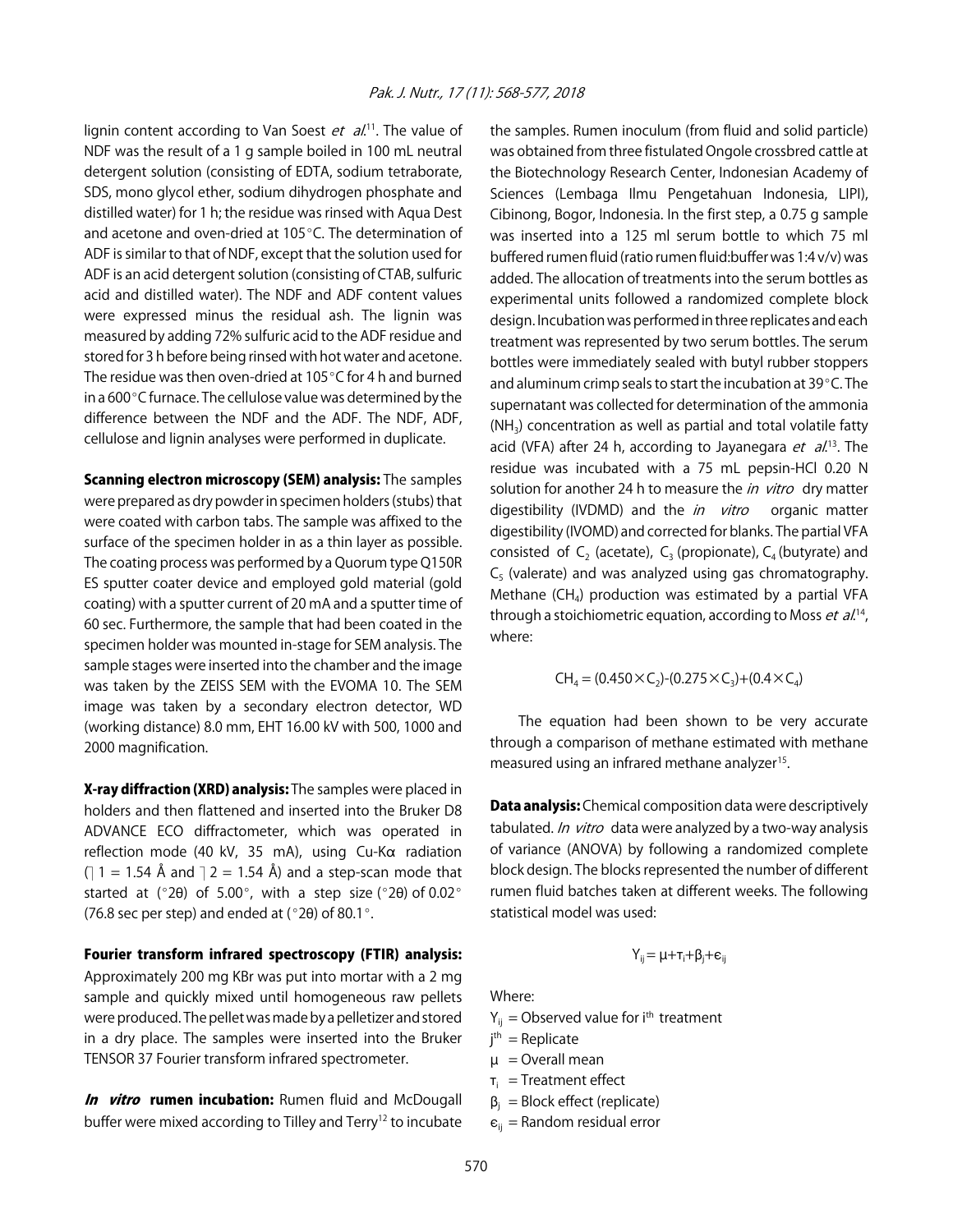The significance of the result was indicated when the ANOVA showed p<0.05. Any significant difference among the treatments within a parameter was examined through a post hoc test, namely, Duncan's multiple range test. Data were checked for outlier values before the ANOVA; any values lower than -2 or higher than 2 of their standardized residuals were categorized as outliers. SPSS software version 21.0 was used for statistical analysis.

#### RESULTS

Chemical composition: Table 1 shows high NDF, ADF, cellulose and lignin values in all untreated samples. Lower NDF, ADF, cellulose and lignin content values were found in all samples treated with FCT+5% urea (T2, T4, T6, T8, T10) compared to those of the untreated samples (T1, T3, T5, T7, T9).

Scanning electron microscopy (SEM) analysis: Figure 1 shows that the cross-section of the cell wall in an untreated corn cob indicates a normal cell wall structure. After FCT+5% urea treatment, the corn cob showed damage in the cross-section of the cell wall. Similarly, the cross-section of the cell wall in the untreated bagasse showed a normal cell wall structure, but it was destroyed after the FCT+5% urea treatment (Fig. 2). These results confirm the breakdown of cell walls in corn and sugarcane by-products due to the FCT+5% urea combination.

X-ray diffraction (XRD) and crystallinity index: The effects of the X-ray diffractometer on both the untreated and the treated corn cobs and bagasse were presented in Fig. 3. Samples treated with FCT+5% urea (T2, T4, T6, T8) had a lower percentage of crystallinity structure than that of the untreated samples (T1, T3, T5, T7), except in T9 and T10 (Table 2). Conversely, the percentage of amorphous structure of samples treated with FCT+5% urea was higher than that of the untreated samples. In this study, the X-ray diffraction method was used to examine the degree of cellulose crystallinity of corn and sugarcane by-products.

#### Fourier transform infrared spectroscopy (FTIR) analysis:

Figure 4 shows that transmittance of both the untreated corn cobs and the corn cobs treated with FCT+5% urea was different in some wave number regions. The treated corn cobs had higher transmittance, especially at 900-1,400  $cm^{-1}$ . The treated bagasse had a higher transmittance at 900-1,400 and  $2,800$ -3,000 cm $^{-1}$ . However, both the treated and untreated corn cobs had relatively similar transmittance at 1.800-2.400

| Table 1: Neutral detergent fiber (NDF), acid detergent fiber (ADF), cellulose and |
|-----------------------------------------------------------------------------------|
| lignin (% dry matter) contents of untreated and treated corn and                  |
| sugarcane by-products with fiber cracking technology (FCT) and 5%                 |
| urea                                                                              |

| ulu             |            |            |           |        |
|-----------------|------------|------------|-----------|--------|
| Treatment       | <b>NDF</b> | <b>ADF</b> | Cellulose | Lignin |
| T1              | 69.2       | 44.8       | 27.6      | 7.26   |
| T <sub>2</sub>  | 45.7       | 22.0       | 14.5      | 4.63   |
| T <sub>3</sub>  | 69.4       | 33.4       | 27.2      | 4.88   |
| T <sub>4</sub>  | 45.7       | 12.2       | 11.1      | 1.06   |
| T <sub>5</sub>  | 83.8       | 43.5       | 33.9      | 7.43   |
| T <sub>6</sub>  | 61.5       | 21.2       | 20.4      | 2.22   |
| T <sub>7</sub>  | 73.0       | 41.2       | 31.8      | 3.87   |
| T <sub>8</sub>  | 49.5       | 20.7       | 17.7      | 0.85   |
| T <sub>9</sub>  | 83.8       | 51.7       | 43.2      | 2.11   |
| T <sub>10</sub> | 56.5       | 29.8       | 25.1      | 0.57   |
|                 |            |            |           |        |

T1: Untreated corn straw (control), T2: Corn straw+FCT+5% urea, T3: Untreated corn husk (control), T4: Corn husk+FCT+5% urea, T5: Untreated corn cob (control), T6: Corn cob+FCT+5% urea, T7: Untreated sugarcane top (control), T8: Sugarcane top+FCT+5% urea, T9: Untreated bagasse (control), T10: Bagasse +FCT+5% urea, NDF: Neutral detergent fiber, ADF: Acid detergent fiber

Table 2: Percentage of crystallinity and amorphous of treatments by using X-Ray diffraction (XRD) method

| Treatment       | Crystallinity (%) | Amorphous (%) |  |  |  |
|-----------------|-------------------|---------------|--|--|--|
| T1              | 39.5              | 60.5          |  |  |  |
| T <sub>2</sub>  | 37.4              | 62.6          |  |  |  |
| T <sub>3</sub>  | 33.8              | 66.2          |  |  |  |
| T <sub>4</sub>  | 32.7              | 67.3          |  |  |  |
| T <sub>5</sub>  | 34.7              | 65.3          |  |  |  |
| T <sub>6</sub>  | 34.4              | 65.6          |  |  |  |
| T <sub>7</sub>  | 48.7              | 51.3          |  |  |  |
| T <sub>8</sub>  | 47.5              | 52.5          |  |  |  |
| T <sub>9</sub>  | 40.6              | 59.4          |  |  |  |
| T <sub>10</sub> | 41.0              | 59.0          |  |  |  |

T1: Untreated corn straw (control), T2: Corn straw+FCT+5% urea, T3: Untreated corn husk (control), T4: Corn husk+FCT+5% urea, T5: Untreated corn cob (control), T6: Corn cob+FCT+5% urea, T7: Untreated sugarcane top (control), T8: Sugarcane top+FCT+5% urea, T9: Untreated bagasse (control), T10: Bagasse +FCT+5% urea

and 2.800-3.000  $cm^{-1}$ , while the treated and untreated bagasse had similar transmittance at 1.800-2.400 cm $^{-1}$ .

In vitro rumen fermentation characteristics: Samples treated with FCT+5% urea generally had higher IVDMD, IVOMD and ammonia levels than those of the untreated samples (p<0.05), although some data were insignificant due to the high variability (Table 3). However, treatment of FCT and urea tended to increase the methane emission. The ammonia concentration in the untreated samples ranged from 7.8-12.1 mM, while the range of ammonia concentration obtained in the treated samples with FCT+5% urea was from 74.3-96.0 mM.

In vitro ruminal VFA profile: The FCT+5% urea treatment generally decreased the propionate and increased the ratio of acetate to propionate (Table 4,  $p$ <0.05),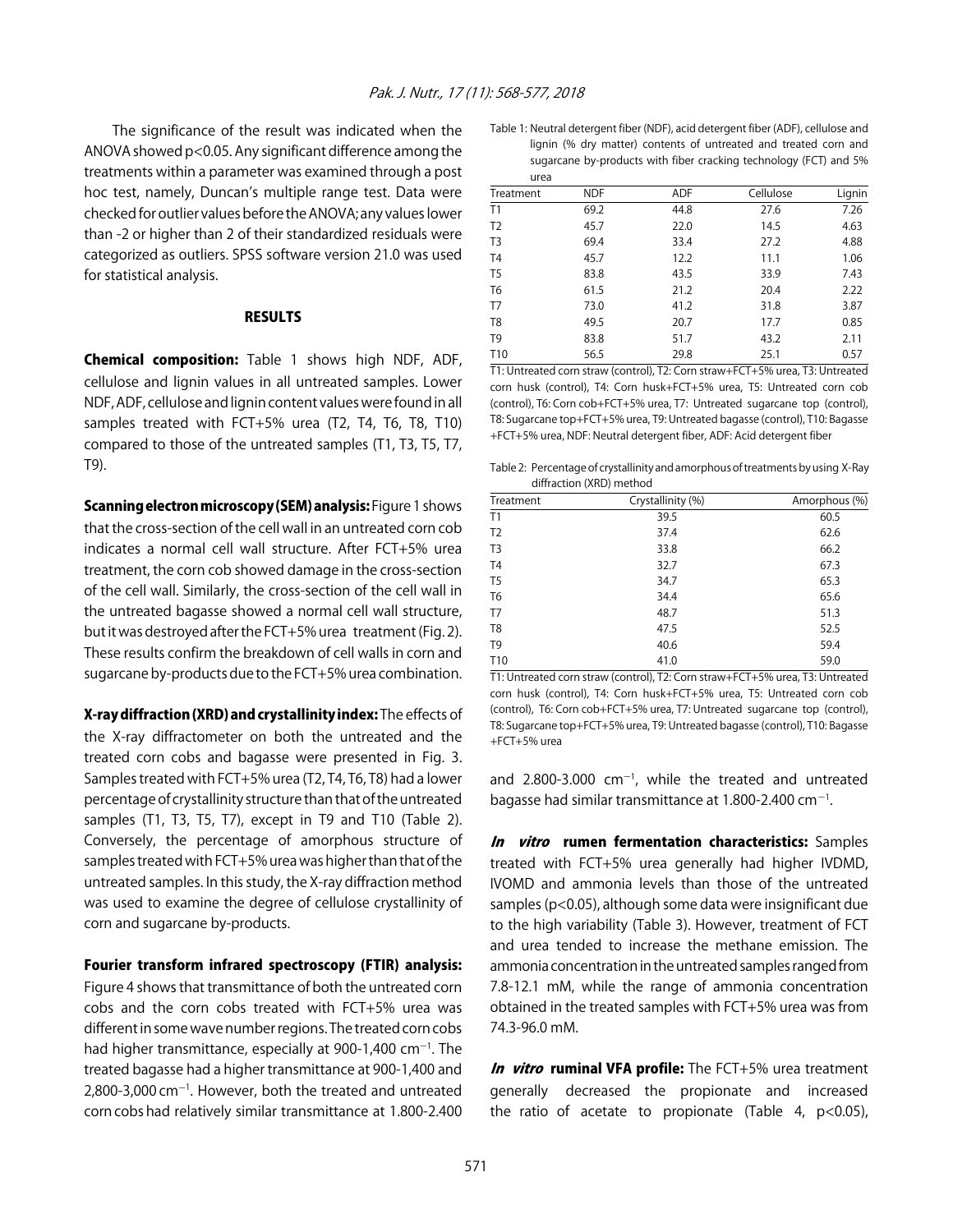

Fig. 1(a-c): Scanning electron microscopy (SEM) of untreated (left) and treated with FCT+5% urea (right) on corn cob at (a) 500x, (b) 1000x and (c) 2000x magnification

Table 3: Parameters of in vitro ruminal incubation on untreated and treated corn and sugarcane by-products with Fiber Cracking Technology (FCT) and 5% urea at 24 h incubation period

| Treatment       | IVDMD(%)                        | IVOMD <sub>(</sub> %)         | NH <sub>3</sub> (mM)          | CH <sub>4</sub> (mM)          |
|-----------------|---------------------------------|-------------------------------|-------------------------------|-------------------------------|
| T1              | $39.4 \pm 17.63^{ab}$           | $34.5 \pm 15.96^{\circ}$      | $10.1 \pm 1.42$ <sup>bc</sup> | $7.0 \pm 1.93$ <sup>a</sup>   |
| T <sub>2</sub>  | $46.8 \pm 16.59$ <sup>abc</sup> | $46.7 \pm 15.29^{\circ}$      | $80.3 \pm 1.8$ <sup>e</sup>   | $11.9 \pm 3.33$ c             |
| T <sub>3</sub>  | $50.8 \pm 12^{bc}$              | $48.5 \pm 11.66^{\circ}$      | $9.1 \pm 1.4$ <sup>ab</sup>   | $8.5 \pm 1.54$ <sup>abc</sup> |
| T <sub>4</sub>  | 52.1 $\pm$ 11.64 $\textdegree$  | $52.2 \pm 9.47$ <sup>b</sup>  | $76.0 \pm 1.51$ <sup>d</sup>  | $7.0 \pm 1.55$ <sup>a</sup>   |
| T <sub>5</sub>  | $37.5 \pm 13.11^a$              | $35.1 \pm 12.8^{\circ}$       | $7.8 \pm 2.03$ <sup>a</sup>   | $7.5 \pm 0.52$ <sup>ab</sup>  |
| T <sub>6</sub>  | $53.0 \pm 15$ <sup>c</sup>      | $51.2 \pm 13.9^{\circ}$       | $74.3 \pm 2.13$ <sup>d</sup>  | $10.9 \pm 0.57$ <sup>bc</sup> |
| T7              | $50.8 \pm 11.29$ <sup>bc</sup>  | $50.5 \pm 11.2$ <sup>b</sup>  | $8.4 \pm 1.02^{ab}$           | $6.6 \pm 1.77$ <sup>a</sup>   |
| T <sub>8</sub>  | $51.0 \pm 7.38$ bc              | $51.8 \pm 7.69^{\circ}$       | 75.6±2.85 <sup>d</sup>        | $8.5 \pm 3.74$ <sup>abc</sup> |
| T <sub>9</sub>  | $43.8 \pm 8.03$ <sup>abc</sup>  | 44.7 $\pm$ 8.03 <sup>ab</sup> | $12.1 \pm 1.21$ <sup>c</sup>  | $5.7 \pm 1.51$ <sup>a</sup>   |
| T <sub>10</sub> | $49.9 \pm 4.55$ <sup>bc</sup>   | $50.4 \pm 4.31$ <sup>b</sup>  | $96.0 \pm 1.11$ <sup>f</sup>  | $7.3 \pm 2.89$ <sup>ab</sup>  |

Different superscripts within the same column are significantly different at p<0.05. T1: Untreated corn straw (control), T2: Corn straw+FCT+5% urea, T3: Untreated corn husk (control), T4: Corn husk+FCT+5% urea, T5: Untreated corn cob (control), T6: Corn cob+FCT+5% urea, T7: Untreated sugarcane top (control), T8: Sugarcane top +FCT+5% urea, T9: Untreated bagasse (control), T10: Bagasse+FCT+5% urea, IVDMD: In vitro dry matter digestibility, IVOMD: In vitro organic matter digestibility, pH: Potential of hydrogen, NH<sub>3</sub>: Ammonia, CH<sub>4</sub>: Methane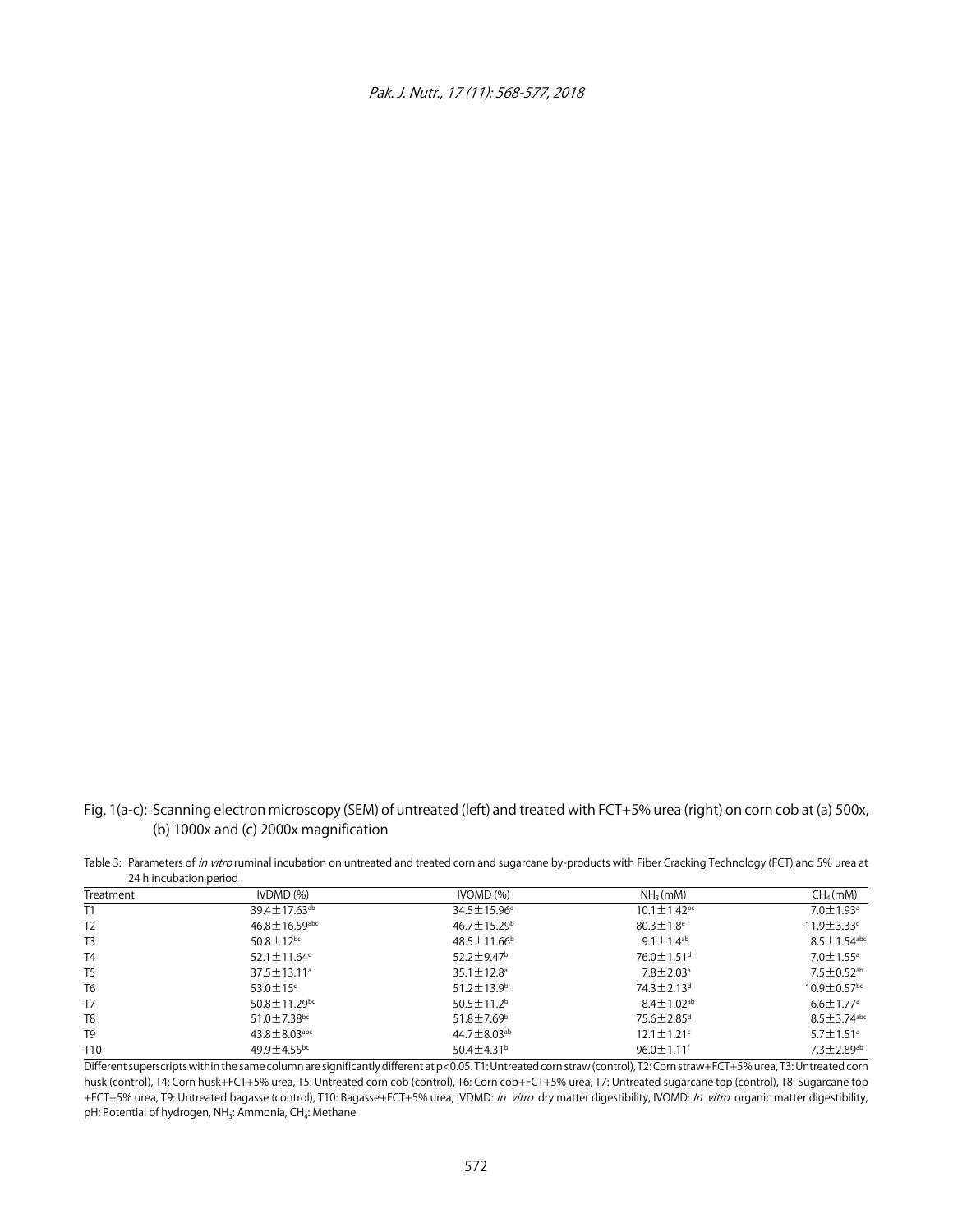

Fig. 2(a-c): Scanning electron microscopy (SEM) of untreated (left) and treated with FCT+5% urea (right) on bagasse at (a) 500x, (b) 1000x and (c) 2000x magnification

Table 4: In vitro ruminal volatile fatty acid (VFA) profiles of untreated and treated corn and sugarcane by-products with fiber cracking technology (FCT) and 5% urea at 24 h incubation period

| Treatment       | $C_2$ (%)       | $C_{3}$ (%)                   | $C_{4}$ (%)     | $C_5(%)$        | $C_2/C_3$                    | Total VFA (mM)  |
|-----------------|-----------------|-------------------------------|-----------------|-----------------|------------------------------|-----------------|
|                 | $40.5 \pm 0.33$ | $24.6 \pm 1.02$ <sup>ab</sup> | 15.0±2.28       | $2.99 \pm 0.39$ | $1.65 \pm 0.06$ bc           | $40.1 \pm 0.3$  |
| T <sub>2</sub>  | $44.5 \pm 1.78$ | $22.8 \pm 1.91$ <sup>a</sup>  | $14.2 \pm 3.04$ | $2.81 \pm 0.57$ | $1.96\pm0.15^{\mathrm{d}}$   | $61.1 \pm 0.38$ |
| T <sub>3</sub>  | $40.6 \pm 3.39$ | $24.9 \pm 0.56$ <sup>ab</sup> | $13.8 \pm 0.04$ | $2.26 \pm 0.12$ | $1.63 \pm 0.1$ bc            | $50.0 \pm 0.18$ |
| T <sub>4</sub>  | $39.8 \pm 2.44$ | $25.0 \pm 2.43$ <sup>ab</sup> | $13.4 \pm 1.99$ | $3.70 \pm 1.19$ | $1.60\pm0.18$ <sup>abc</sup> | $42.6 \pm 0.86$ |
| T <sub>5</sub>  | 39.9±2.47       | $27.0 + 1.79$ <sub>bc</sub>   | $14.5 \pm 1.6$  | $2.25 \pm 0.46$ | $1.48\pm0.01^{\mathrm{ab}}$  | $46.1 \pm 0.25$ |
| T <sub>6</sub>  | $43.1 \pm 1.81$ | $24.5 \pm 0.65^{ab}$          | $14.1 \pm 2.88$ | $2.51 \pm 0.36$ | $1.76 \pm 0.04$              | $60.0 \pm 0.24$ |
| T7              | $40.7 \pm 2.83$ | $28.7 \pm 1.33$ c             | $13.6 \pm 3.32$ | $2.26 \pm 0.37$ | $1.42 \pm 0.04^{\circ}$      | $41.2 \pm 0.36$ |
| T <sub>8</sub>  | $42.3 \pm 2.04$ | $24.4 \pm 1.77$ <sup>ab</sup> | 17.2 ± 4.07     | $2.72 \pm 0.03$ | $1.74\pm0.2$ °               | $44.4 \pm 0.56$ |
| T <sub>9</sub>  | $40.0 \pm 2.28$ | $26.5 \pm 3.32$ <sub>bc</sub> | 14.2 ± 4.94     | $2.12 \pm 0.27$ | $1.52 \pm 0.12$ ab           | $35.7 \pm 0.7$  |
| T <sub>10</sub> | $40.1 \pm 3.52$ | $25.5 \pm 1.85^{ab}$          | $14.0 \pm 2.18$ | $2.15 \pm 0.29$ | $1.57\pm0.02$ abc            | $43.9 \pm 0.23$ |

Different superscripts within the same column are significantly different at p<0.05. T1: Untreated corn straw (control), T2: Corn straw+FCT+5% urea, T3: Untreated corn husk (control), T4: Corn husk+FCT+5% urea, T5: Untreated corn cob (control), T6: Corn cob+FCT+5% urea, T7: Untreated sugarcane top (control), T8: Sugarcane top +FCT+5% urea, T9: Untreated bagasse (control), T10: Bagasse+FCT+5% urea, C<sub>2</sub>: Acetate, C<sub>3</sub>: Propionate, C<sub>4</sub>: Butyrate, C<sub>3</sub>: Valerate, C<sub>2</sub>/C<sub>3</sub>: Ratio of acetate to propionate, VFA: Volatile fatty acid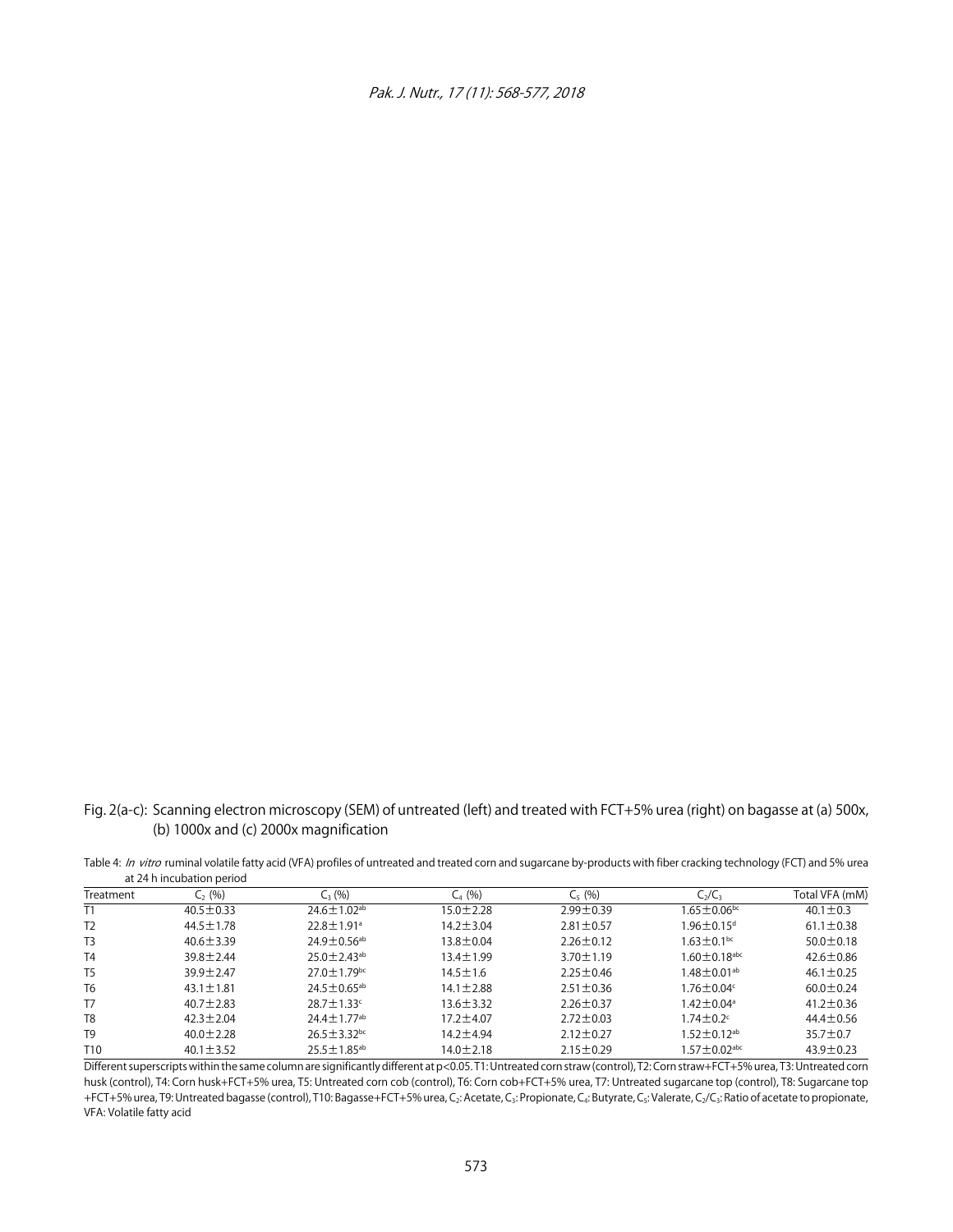Pak. J. Nutr., 17 (11): 568-577, 2018

Fig. 3(a-b): X-ray diffractogram (XRD) of untreated (black color) and treated with FCT+5% urea (red color) of (a) Corn straw and (b) Sugarcane top

but the treatment had no significant difference on acetate, butyrate, valerate and total VFA concentrations (Table 4).

#### **DISCUSSION**

The high temperature and pressure generated by the FCT apparently induces the release of the acetyl group from the fiber structure, leading to an enhancement of substrate acidity and an increase in fiber solubility<sup>10</sup>. Further, both urea and ammonia can damage the lignin structure<sup>16</sup>. The combination of FCT+5% urea increases the effectivity of fiber degradation in corn and sugarcane by-products. According to Tsabitah et al.<sup>7</sup>, a combination of two or more processing techniques such as those in this experiment would be more efficient and effective in decreasing the fiber components and the breakdown of the lignocellulosic bonds.

According to El Abed *et al*.<sup>17</sup>, SEM has the combination of higher magnification, greater resolution and greater field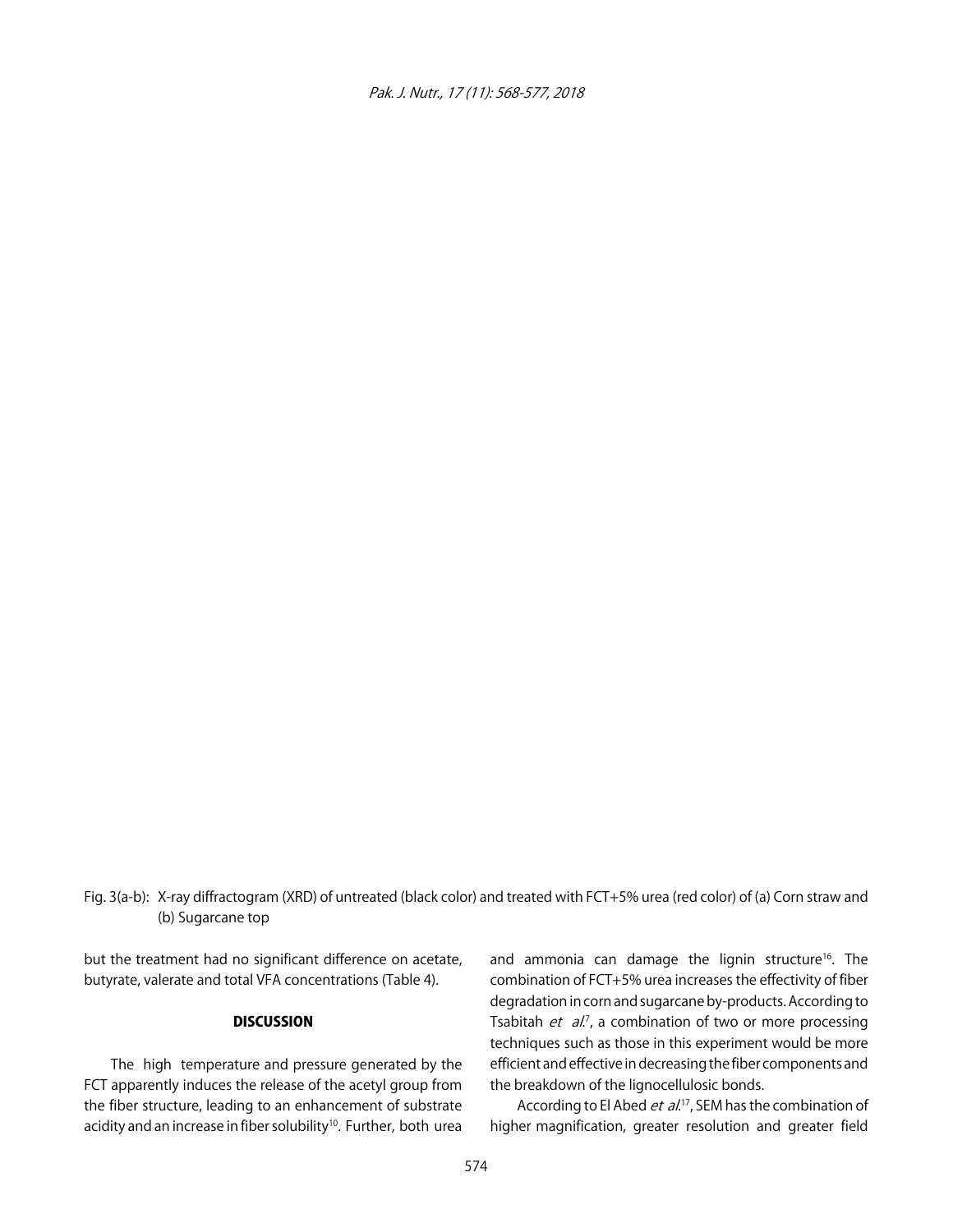Pak. J. Nutr., 17 (11): 568-577, 2018

# Fig. 4(a-b): Fourier transform infra-red spectroscopy (FTIR) untreated (blue color) and treated with FCT+5% urea (red color) on (a) Corn cob and (b) Bagasse

depth. SEM uses a beam of electrons to form a specimen image from the sample and produces a good representation of a three-dimensional sample. The decrease in the cellulose crystallinity index of the samples treated with FCT+5% urea is apparently due to the breakdown of cellulosic hydrogen bonds<sup>18</sup>. In this study, FTIR spectroscopy was used to show the breakdown of lignocellulosic bonds. FTIR has been used to study the characterization of hydrogen bonding in cellulose<sup>19</sup>. According to Adapa *et al.*<sup>20</sup>, FTIR spectroscopy is able to determine changes in the composition of cellulose,

hemicellulose and lignin before and after treatment on agricultural biomass. The samples treated with FCT+5% urea showed a higher peak than that of the untreated samples. A higher peak indicates a transmittance increase due to the breakdown of the lignocellulose C-O-C bond<sup>21</sup>.

The treatment of FCT+urea of fibrous feed led to an increase in IVDMD and IVOMD<sup>10</sup>. An increase in digestibility (IVDMD and IVOMD) is caused by the breakdown of lignin bonds with cellulose and hemicellulose; this enables rumen microbes to access and degrade fiber more easily. Urea may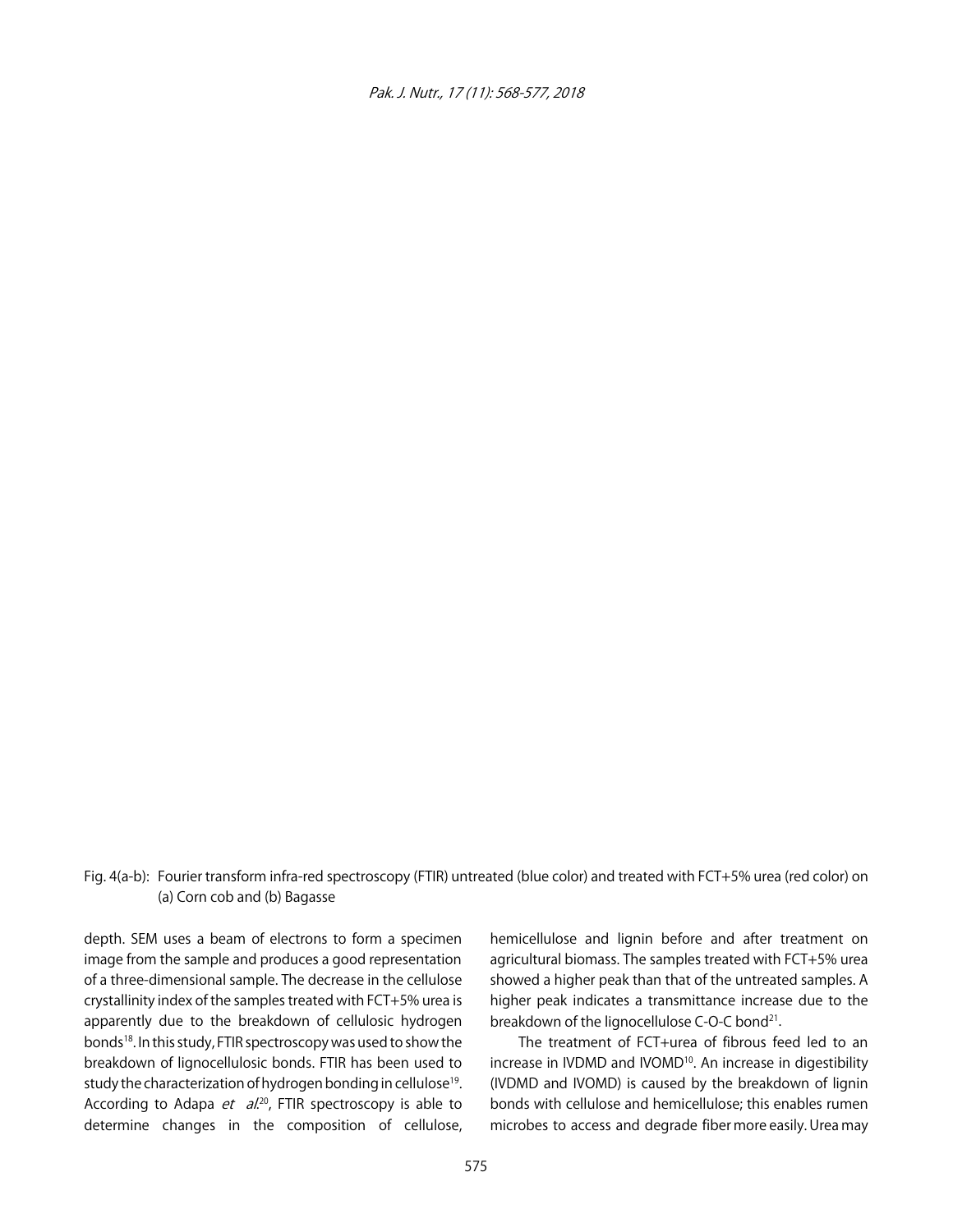be converted to ammonia and further utilized by rumen microbes as a substrate of microbial protein synthesis<sup>22</sup>. Methane emission increased along with an increase of IVDMD and IVOMD values after the treatment with FCT and urea. The main components of VFA in rumen fluid from the largest to the smallest proportion are acetate, propionate and butyrate. Formate, isobutyrate, valerate, isovalerate and caproate are present in small proportions in the VFA component. The small proportion of butyrate is due to butyrate being more easily absorbed than acetate and propionate are<sup>23</sup>. The treatment of FCT and urea was previously shown to increase the total VFA concentration, a result that did not align with the present study<sup>10</sup>.

### **CONCLUSION**

Fiber cracking technology combined with the addition of 5% urea is able to reduce the fiber fraction in both corn and sugarcane by-products and increase their *in vitro* digestibility. This effect is possible through the breakdown of lignocellulose bonds and the destruction of cell walls as confirmed by SEM, XRD and FTIR analyses. Fiber cracking technology can be an excellent processing technology to improve the quality of fibrous feeds.

### SIGNIFICANCE STATEMENT

This study discovers the potential use of fiber cracking technology that can improve nutritive values of agricultural residues by effectively degrading their fiber components. This study will help the researcher to uncover the critical area of fiber degradation by combination of different processing techniques that many researchers were not able to explore. Thus, a new theory on fiber structural and functional group changes, may be arrived at.

### **REFERENCES**

- 1. Chea, B., T. Hout, S. Mob, K. Theng and M. Seng, 2015. Nutrient value and palatability for cattle on corn stover silage. Int. J. Environ. Rural Dev., 6: 103-107.
- 2. Umiyasih, U. and E. Wina, 2008. [Processing and nutritional value of corn by-product as ruminant feed]. Wartazoa, 18: 127-136, (In Indonesian).
- 3. Hamad, M.R., S.N. Abed-Elazeem, A.M. Aiad, A. Mohamed and A.M. Soliman, 2010. Replacement value of urea treated corn with cobs for concentrate feed mixture in pregnant ewes rations. J. Am. Sci., 6: 166-178.
- 4. Ali, H.A.M., O.I. Abubakr and Y.R. Sulieman, 2015. Evaluation and improvement of the nutritive value of sugar cane tops fed as sole diet to goats or supplemented with groundnut cake or sorghum grain. J. Nat. Resour. Environ. Stud., 3: 29-35.
- 5. Da Costa, D.A., C.L. de Souza, E.D.O.S. Saliba and J.D.C. Carneiro, 2015. By products of sugar cane industry in ruminant nutrition. Int. J. Adv. Agric. Res., 3: 1-9.
- 6. Laconi, E.B. and A. Jayanegara, 2015. Improving nutritional quality of cocoa pod (*Theobroma cacao*) through chemical and biological treatments for ruminant feeding: In vitro and in vivo evaluation. Asian-Aust. J. Anim. Sci., 28: 343-350.
- 7. Tsabitah, S., A.A. Omar and L. Ismail, 2014. Chemical pretreatment comparison for oil palm empty fruit bunch: A review. Applied Mech. Mater., 625: 851-855.
- 8. Jayanegara, A. and E. Palupi, 2010. Condensed tannin effects on nitrogen digestion in ruminants: A meta-analysis from in vitro and in vivo studies. J. Anim. Sci. Technol., 33: 176-181.
- 9. Jayanegara, A., R.S. Ayinda and E.B. Laconi, 2017. Urea treatment of rice straw at elevated temperature and pressure: Effects on fiber content, rumen fermentation and digestibility. J. Indones. Trop. Anim. Agric., 42: 81-87.
- 10. Jayanegara, A., N.F. Ardhisty, S.P. Dewi, Antonius and R. Ridwan et al., 2018. Enhancing nutritional quality of oil palm empty fruit bunch by using fiber cracking technology. J. Indones. Trop. Anim. Agric., (In Press).
- 11. Van Soest, P.J., J.B. Robertson and B.A. Lewis, 1991. Methods for dietary fiber, neutral detergent fiber and nonstarch polysaccharides in relation to animal nutrition. J. Dairy Sci., 74: 3583-3597.
- 12. Tilley, J.M.A. and R.A. Terry, 1963. A two-stage technique for the *in vitro* digestion of forage crops. Grass Forage Sci., 18: 104-111.
- 13. Jayanegara, A., S.P. Dewi, N. Laylli, E.B. Laconi, Nahrowi and M. Ridla, 2016. Determination of cell wall protein from selected feedstuffs and its relationship with ruminal protein digestibility in vitro. Med. Pet., 39: 134-140.
- 14. Moss, A.R., J.P. Jouany and J. Newbold, 2000. Methane production by ruminants: Its contribution to global warming. Annales Zootechnie, 49: 231-253.
- 15. Jayanegara, A., H.P.S. Makkar and K. Becker, 2015. Addition of purified tannin sources and polyethylene glycol treatment on methane emission and rumen fermentation in vitro. Media Peternakan, 38: 57-63.
- 16. Jung, Y.H., I.J. Kim, J.I. Han, I.G. Choi and K.H. Kim, 2011. Aqueous ammonia pretreatment of oil palm empty fruit bunches for ethanol production. Bioresour. Technol., 102: 9806-9809.
- 17. El Abed, S., S.K. Ibnsouda, H. Latrache and F. Hamadi, 2012. Scanning Electron Microscopy (SEM) and Environmental SEM: Suitable Tools for Study of Adhesion Stage and Biofilm Formation. In: Scanning Electron Microscopy, Kazmiruk, V. (Ed.)., InTech, China, pp: 717-730.